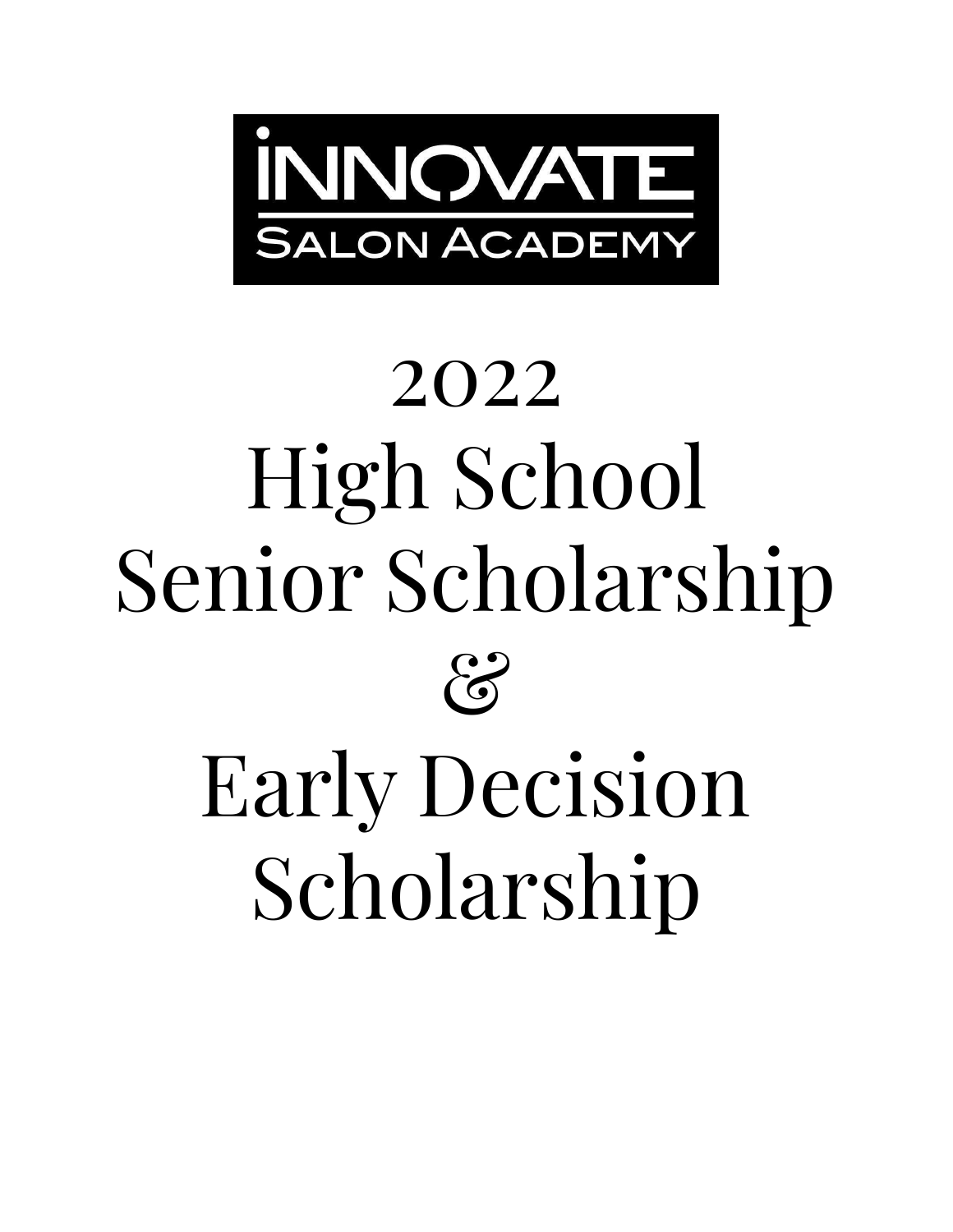# **APPLICATION INSTRUCTIONS**

Please read entire application before completing. This scholarship can be for \$1,000.00 or \$1,500.00. If you should have questions, please contact our admissions advisor at: admissions@innovatesalonacademy.com

## **ELIGIBILITY REQUIREMENTS**

- 1. You must graduate high school in 2022 and enroll for any enrollment dates that fall between July 2022 and November 2022. Enrollment in our full time or part time Cosmetology, Barbering or Esthetic programs will qualify for a \$1000.00 scholarship.
- 2. We are offering an additional \$500.00 scholarship for early decision. You must be enrolled and have your letter of recommendation emailed to [admissions@innovatesalonacademy.com](mailto:admissions@tspanewjersey.com) on or before May 1, 2022.

# **SCHOLARSHIP DETAILS**

1. The scholarship(s) funds awarded will be applied towards tuition, fees and books upon **completion of program hours**. Scholarship(s) are non-transferable as cash. If a student drops, or is terminated the scholarship(s) will be null and void. Also does not apply if student re-enrolls at Innovate Salon Academy.

2. If such above mentioned classes are full, the scholarship will be null and void and cannot be transferred to other class start dates.

3. This scholarship cannot be combined with any other Innovate scholarship opportunities.

#### **SCHOLARSHIP APPLICATION DETAILS:**

- 1. Application information must be completed in its entirety to be considered for a scholarship. If criteria are not met or there are no applicants, the scholarship will be null and void.
- 2. Applicants must provide one letter of recommendation from educators or counselors that are qualified to offer testimony of character. The reference's role is to write a letter of recommendation supporting your candidacy.
- 3. All letters of recommendation must be emailed directly to the Admissions Advisor at admissions@innovatesalonacademy.com (please include location requested in subject line of email) **and letter of recommendation must include your first and last name as well as your high school name, and guidance counselors name and signature.**